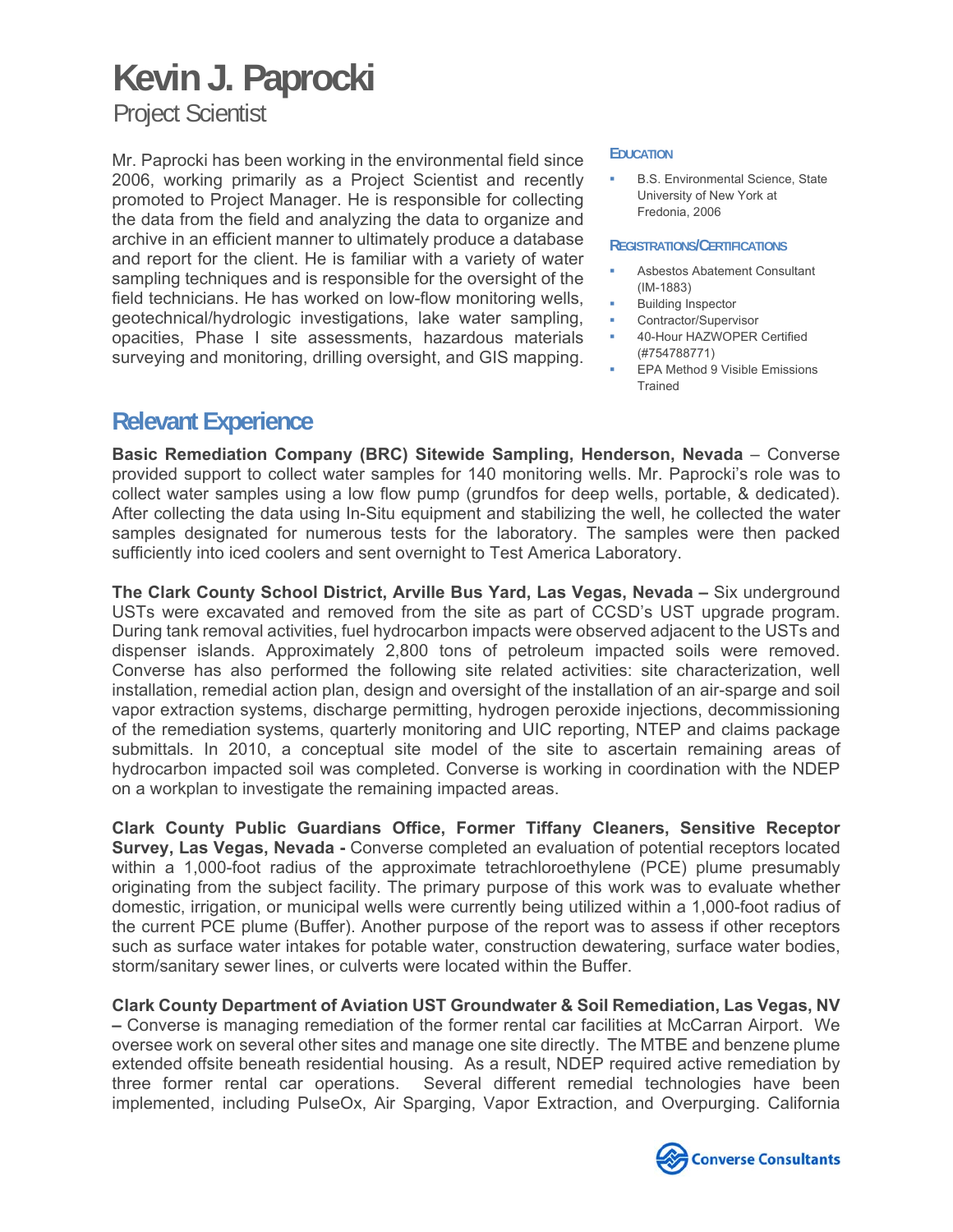Project Scientist

Edison Transmission Line, Primm, Nevada – Converse was providing support for the geotechnical investigation of a transmission line from the Hoover Dam to the Primm, Nevada Substation. Mr. Paprocki's role was to do boring logs as well as measure the boring length to make sure that the boring was up standards. The borings were dug for the foundation for each tower on the transmission line.

**Groundwater Monitoring & Sampling, de maximis inc., Henderson, Nevada** – Mr. Paprocki is the project manager for this project, in which Converse provides groundwater monitoring and sampling services for monitoring wells located on the former Montrose Chemical Company and Stauffer Management Company sites. This work includes the monitoring of approximately 20 wells on a quarterly basis and the sampling of an additional 50 wells on a semi-annual basis.

**Groundwater Monitoring & Sampling, Apex Regional Landfill, Clark County, Nevada** – Mr. Paprocki is the project manager for this project, in which Converse performs sampling activities for groundwater monitoring which also complies with portions of order 1169 from the State Engineer. The field technicians collect monthly and quarterly field data for the wells on this project; the data is used to generate hydrographs of periodic and semi-continuous water level data.

**University Plaza, Las Vegas, Nevada** – Converse provided support for the monitoring and closing of the hazardous waste site at the University Plaza in Las Vegas. A large PCE plume moving Northeast towards a residential area had been under surveillance by quarterly monitoring of the groundwater. Mr. Paprocki's role was to collect the samples using a low flow portable pump after stabilizing the well. Converse is in the process with the EPA to close the hazardous waste site. Mr. Paprocki's role was also performed in his GIS position as well to provide cross sections and plume maps of the area to show how the plume has migrated and subsided over time.

**El Mirador Motel, Asbestos Perimeter Air Monitoring, Las Vegas, NV** – Converse conducted perimeter air monitoring during the demolition of the El Mirador Motel, located at 2310 S. Las Vegas Boulevard, Las Vegas, Nevada. Converse performed the following tasks for this project: performed visual clearance and collected air samples during demolition activities, submitted area air samples to a certified laboratory for phase contrast microscopy (PCM) analysis, and prepared a letter report at the conclusion of the project compiling the laboratory data documenting work activities at the project site. An asbestos survey and a final visual inspection were also performed by Converse for this project.

**East Sahara DMV, Final Visual Inspections and Air Testing, Las Vegas, NV** – Converse conducted asbestos visual inspections and final clearance air testing in multiple areas at the East Sahara DMV location, located at 2621 E. Sahara Avenue, Las Vegas, Nevada. Converse performed a visual inspection of each area after the abatement contractor performed the abatement activities, collected air samples in the containment areas for submission to the laboratory for analysis, and provided clearance letters containing the results for each area tested.

**Donovan DMV, Final Visual Inspections and Air Testing, Las Vegas, NV** – Converse conducted asbestos visual inspections and final clearance air testing in multiple areas at the Donovan DMV location, located at 4110 Donovan Way, Las Vegas, Nevada. Converse performed a visual inspection of each area after the abatement contractor performed the abatement activities, collected air samples in the containment areas for submission to the laboratory for analysis, and provided clearance letters containing the results for each area tested.

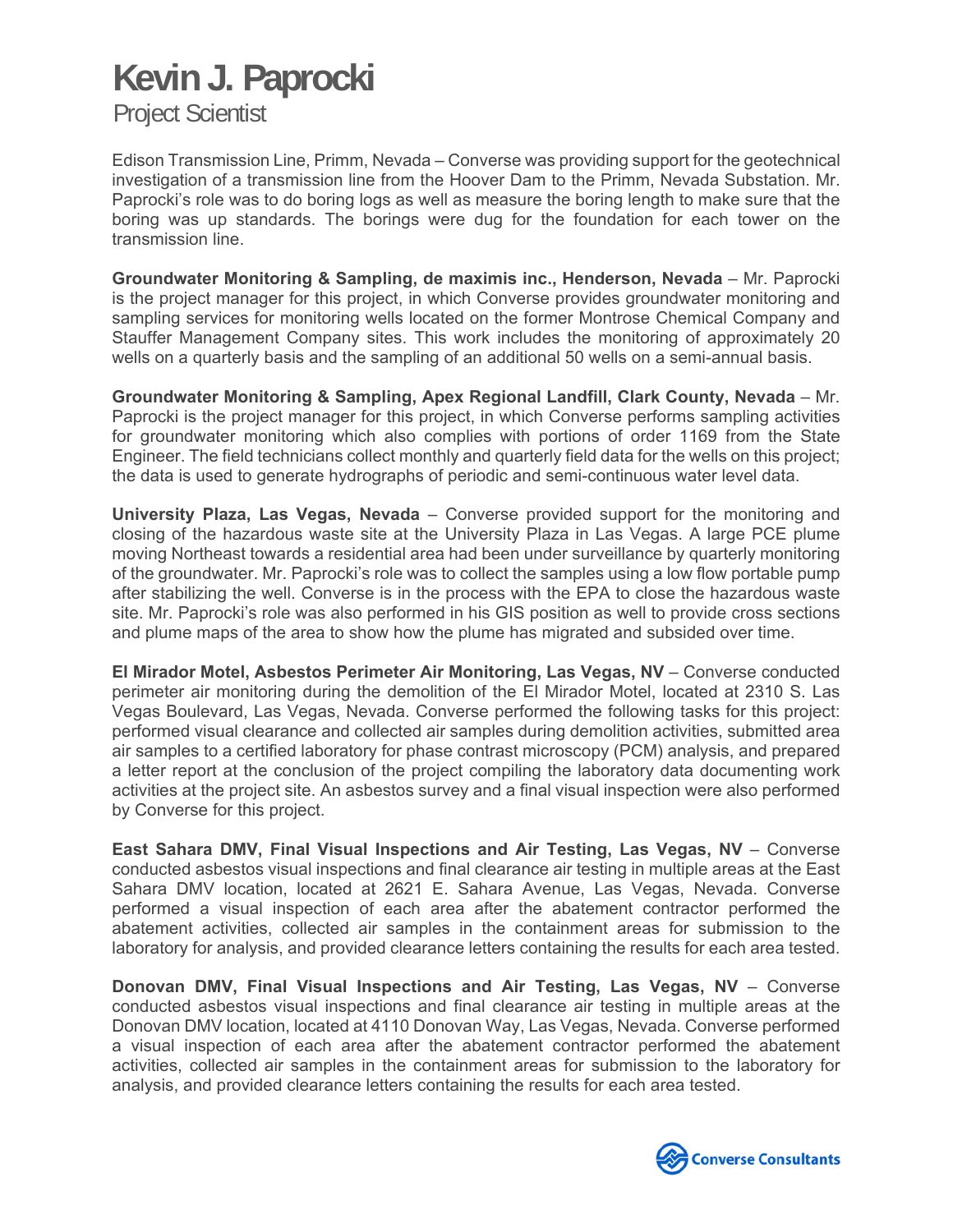Project Scientist

**939 East Flamingo Road, Final Visual Inspections and Air Testing, Las Vegas, NV** - Converse conducted asbestos visual inspections and final clearance air testing in multiple units of this apartment complex located at 939 E. Flamingo Road, Las Vegas, NV. Converse performed a visual inspection of each unit after the abatement contractor performed the abatement activities, collected air samples in the containment areas for submission to the laboratory for analysis, and provided clearance letters containing the results for each unit tested.

**California Edison Transmission Line, Primm, Nevada** – Converse was providing support for the geotechnical investigation of a transmission line from the Hoover Dam to the Primm, Nevada Substation. Mr. Paprocki's role was to do boring logs as well as measure the boring length to make sure that the boring was up to standards. The borings were dug for the foundation for each tower on the transmission line.

**Desert Rock Energy, Farmington, New Mexico** – Converse was providing support for the geotechnical and hydrologic investigation of surface and subsurface of the area for a proposed 'clean' coal burning power plant. The investigation called for 2 production wells that were drilled 2,000 ft bgs (below ground surface). The wells were developed into a test well and a monitoring well. Mr. Paprocki was responsible for the development of the wells as well as logging the soil/bedrock samples. Mr. Paprocki also was heavily involved in the pre and post processing of the data collected in the field.

**Opacity Testing, Las Vegas, Nevada** – Converse provided support for permitting for visible emissions for Las Vegas Paving, Quickrete, and Pioneer Gypsum Mine. Mr. Paprocki's role was to make sure that those sites were under the visible opacity emission percentages for the EPA Method 9 guidelines. He did this by filling out a visible emission observation form at each point of possible emission of dirt/rock/gypsum into the air through the assembly line on site. He reported his findings and passed it along to the Clark County Dust Monitoring division for permitting for the clients.

**Geotechnical Borings, Las Vegas, Nevada** – Converse provided support for this project to collect boring logs and core samples for 4- 25 ft bgs borings. From historical data, this location was in danger of a VOC contamination. We sent the potential contaminated soils to be tested at the laboratory. Mr. Paprocki's role was to determine where the borings should be drilled and to log and collect the samples.

**University Plaza, Las Vegas, Nevada** – Converse provided support for the monitoring and closing of the hazardous waste site at the University Plaza in Las Vegas. A large PCE plume moving Northeast towards a residential area had been under surveillance by quarterly monitoring of the groundwater. Mr. Paprocki's role was to collect the samples using a low flow portable pump after stabilizing the well. Converse is in the process with the EPA to close the hazardous waste site. Mr. Paprocki's role was also performed in his GIS position as well to provide cross sections and plume maps of the area to show how the plume has migrated and subsided over time.

**SNWA Lake Mead Lake Water Sampling, Las Vegas, Nevada** – Converse provided support for the SNWA for data and water collections for numerous outfalls in Lake Mead. Mr. Paprocki's role was to collect water samples from two outfalls just outside of Lake Mead as well as 6 samples in Lake Mead. The samples in Lake Mead were bailed on the surface as well as 6 feet below the surface. He also created a map using a GeoPDF. With this program, we were able to have a map on a tablet that has a built in GPS. Within the map, it shows where in the map you are currently